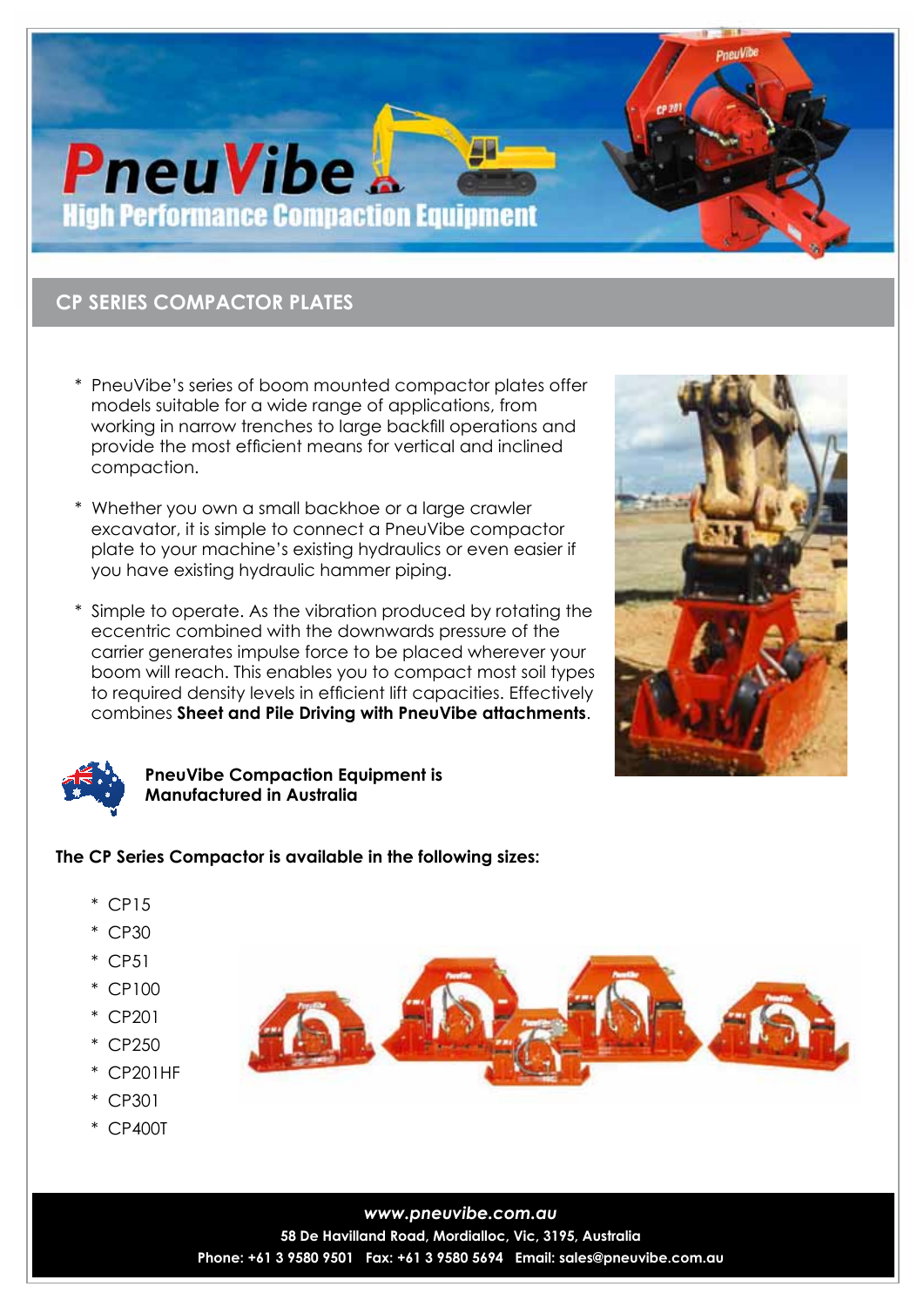### *Description*

| <b>Description</b>                                                 | <b>CP15</b>                          | <b>CP30</b> | <b>CP51</b> | <b>CP100</b> | CP201/250                           | <b>CP201HF</b>                      | <b>CP301</b> | <b>CP400T</b>  |
|--------------------------------------------------------------------|--------------------------------------|-------------|-------------|--------------|-------------------------------------|-------------------------------------|--------------|----------------|
| Weight (kg's)                                                      | 105                                  | 195         | 325         | 490          | 710                                 | 710                                 | 890          | 1250           |
| <b>Base Plate Size</b><br>***<br>$(WxL)$ (mm)                      | 285 x 510                            | 310 x 670   | 450 x 875   | 590x920      | options<br>680 X 1000<br>590 x 1000 | options<br>680 X 1000<br>590 x 1000 | 800 X 1000   | 1200 X<br>1000 |
| Height (mm)                                                        | 350                                  | 440         | 570         | 610          | 790                                 | 790                                 | 810          | 840            |
| Centrifugal<br>Force (kg)                                          | 885                                  | 1575        | 2900        | 3950         | 8100                                | 8250                                | 10900        | 23245          |
| <b>Frequency</b><br>(rpm)                                          | 2500                                 |             | 2300        |              |                                     | 3000                                | 2100         |                |
| Carrier<br><b>Capacity (kg)</b>                                    | 1500-4000                            |             | 3000-7500   | 3500-15000   | 12000-22000                         | 12000-22000                         | 18000-40000  | $25000+$       |
| <b>Min Oil Flow</b><br><b>Requirement</b><br>(l <sup>t</sup> /min) | 55/35/20 **                          |             | 45          | 65           | 150/95**                            | 135                                 | 150          | 190            |
| Compaction<br>Lift (cms)                                           | $15 - 20$                            | $20 - 50$   | 40-100      | 60-120       | $90 - 150$                          | 90-150                              | 120-180      | $150+$         |
| Compaction<br>Area (M2)                                            | 0.15                                 | 0.2         | 0.39        | 0.54         | 0.68                                | 0.68                                | 0.8          | 1.2            |
| **                                                                 | Motor options available as indicated |             |             |              |                                     |                                     |              |                |
| ***                                                                | Width specials by request            |             |             |              |                                     |                                     |              |                |

#### **Engineered For Optimum Performance And Durability**

 1. Rubber vibration mounts are angled to the base, so that the pressure exerted by the boom on the top plate causes the mounts to convert from a shear to a compression mode (Patented System).

The system ensures increased elastomer life and minimises vibration transmitted to the boom, thus reducing wear on the pins and bushes of the excavator.

 2. The hydraulic motor and hoses are positioned within the protective cradle to prevent them being snagged or damaged on trench walls.

The hydraulic hoses are covered with an anti abrasion wrap for maximum flexibility and durability.

- 3. Engineered for easy, direct attachment to existing hydraulic hammer mounting heads. This time saving system is ideal for use with quick hitch arrangements. A multi setting, 360º swivel head attachment is also available.
- 4. Built-in priority valve system with internal loop, monitors the oil flow, providing the correct volume to obtain maximum performance by the compaction plate and avoiding damage to the hydraulic motor due to excessive flow.

*www.pneuvibe.com.au* **58 De Havilland Road, Mordialloc, Vic, 3195, Australia Phone: +61 3 9580 9501 Fax: +61 3 9580 5694 Email: sales@pneuvibe.com.au**